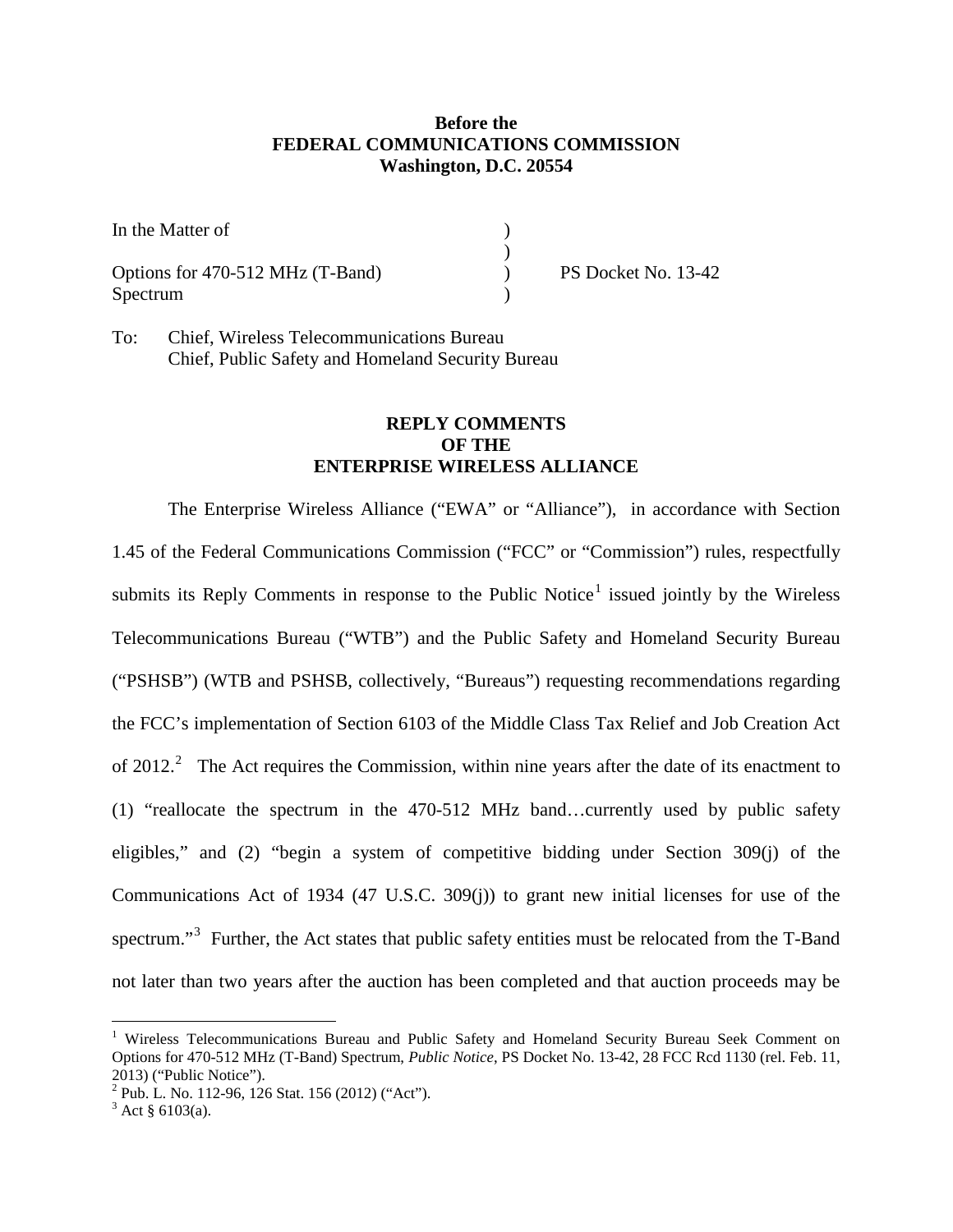distributed by the Commerce Department through grants to cover the costs of relocating public safety systems from T-Band spectrum.<sup>[4](#page-1-0)</sup> The legislation says nothing about the disposition of T-Band spectrum used by Industrial/Business ("I/B") licensees. There are no provisions in the legislation that would require their T-Band channels to be vacated and auctioned.

In its Comments, the Alliance urged the FCC to abandon any effort to relocate I/B licensees from their operationally critical T-Band spectrum that has been intensively used for decades in the most spectrum congested markets in the county. It recommended that the Commission limit its efforts to implementing the statutory directive to auction public safety frequencies in the band, unless further legislative action relieves the FCC from the obligation to auction any Part 90 T-Band spectrum, as EWA hopes will be the case. It explained that this spectrum plays a vital role in meeting non-public safety communications requirements and that there is no available, comparable spectrum to which these licensees could be relocated. It suggested that if the FCC were to determine that I/B licensee relocation was unavoidable in implementing the Act, then these systems should be moved to a contiguous portion of T-Band spectrum, with all costs paid by the auction winner(s). Finally, the Alliance repeated its objections to the T-Band Freeze adopted by the Commission, [5](#page-1-1) objections it has raised in numerous previous filings with the FCC.<sup>[6](#page-1-2)</sup> The freeze is neither mandated by the Act nor

 $4$  *Id.* § 6103(b), (c).

<span id="page-1-1"></span><span id="page-1-0"></span><sup>&</sup>lt;sup>5</sup> See "Wireless Telecommunications Bureau and Public Safety and Homeland Security Bureau Suspend the Acceptance and Processing of Certain Part 22 and 90 Applications for 470-512 MHz (T-Band) Spectrum," *Public Notice*, 27 FCC Rcd 4218 (WTB/PSHSB 2012) ("Freeze PN"); *see also* "Wireless Telecommunications Bureau and Public Safety and Homeland Security Bureau Clarify Suspension of the Acceptance and Processing of Certain Part 22 and 90 Applications for 470-512 MHz (T-Band) Spectrum," *Public Notice*, 27 FCC Rcd 6087 (WTB/PSHSB

<span id="page-1-2"></span><sup>&</sup>lt;sup>6</sup> See e.g., "Public Safety and Homeland Security Bureau Seeks Comment on Request for Waiver Filed by Somerset County, New Jersey to Upgrade Its Public Safety Communications System by Modifying Its Sites and Adding Frequencies in the Television Channel 19 (500-506 MHz) Band and a Part 22 Frequency," *Public Notice*, 27 FCC Rcd 10907 (PSHSB 2012); Comments of EWA filed on Sept. 20, 2012; *see also* "Public Safety and Homeland Security Bureau Seeks Comment on Request for Waiver Filed by the Township of Woodbridge, New Jersey to Operate a Trunked Public Safety Communications System Using Part 90 and Part 22 Frequencies in the Television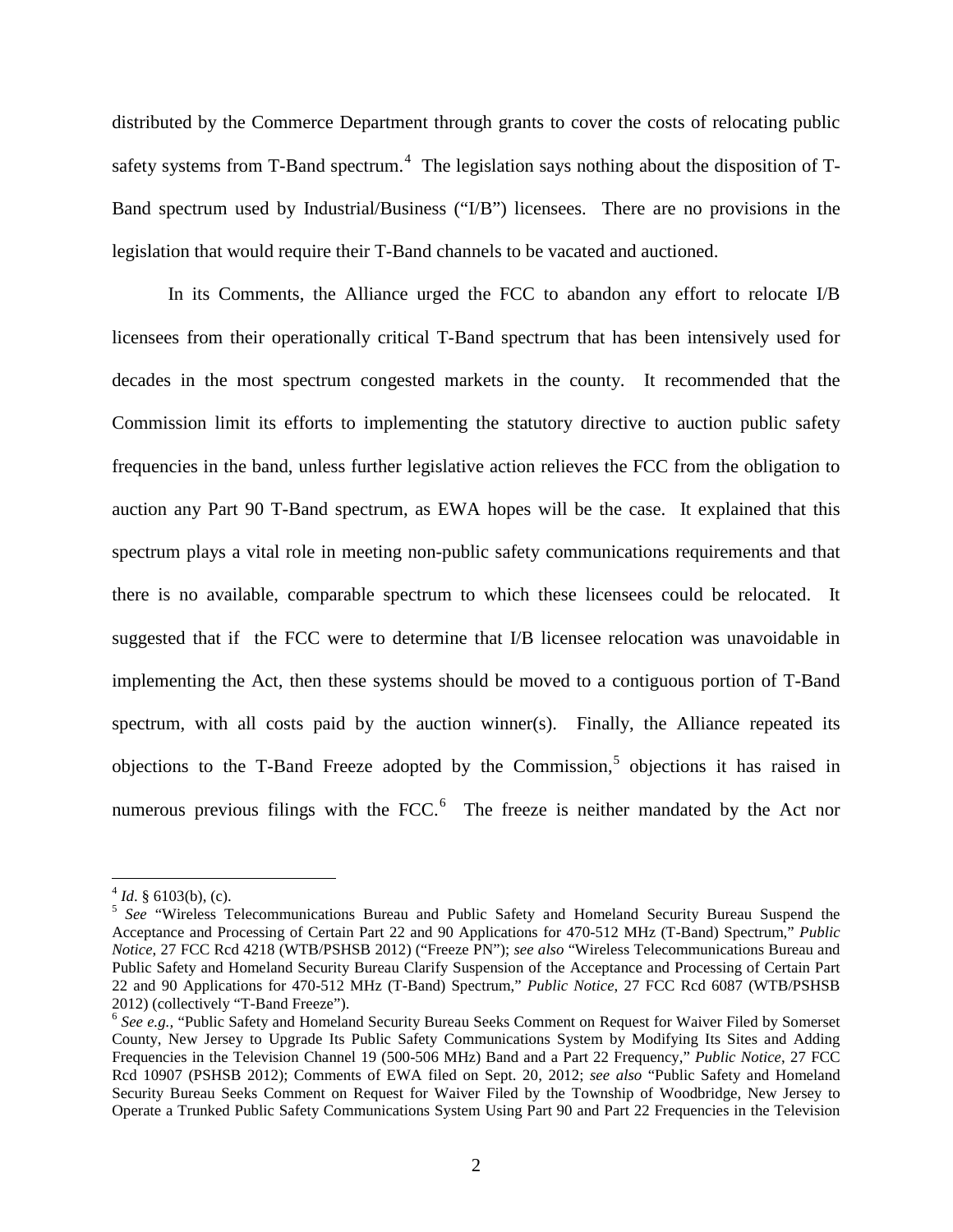consistent with the public interest, and is particularly objectionable in both the timing of its implementation and its scope. The Alliance recommended that, if not lifted entirely, the T-Band Freeze should be modified to mirror the FCC freeze on I/B spectrum in the 900 MHz band.<sup>[7](#page-2-0)</sup>

All Comments filed in this proceeding agree with each of EWA's positions. The public safety community pointed to the National Public Safety Telecommunications Council ("NPSTC") Report<sup>[8](#page-2-1)</sup> as confirmation for the extraordinary disruption and cost that will be incurred if even public safety T-Band spectrum is recovered and auctioned.<sup>[9](#page-2-2)</sup> That report detailed the almost \$6 billion dollars that would be needed to relocate existing public safety T-Band systems to 700 MHz public safety spectrum, as well as the impact on vital public safety services, a point made graphically in the filing of the Greater Boston Police Council that relied heavily on T-Band spectrum in responding to the recent terrorist attack in that city. Additionally, the NPSTC Report explained that, irrespective of cost, there was not sufficient available 700 MHz (or other comparable spectrum) in New York, Los Angeles, Chicago, Boston or Philadelphia to accommodate the systems that would need to be migrated, and that spectrum availability in Dallas, Houston, Miami, Washington, DC, Pittsburgh, and San Francisco would require further analysis to determine whether it would be adequate. Many of these entities also voiced strong objection to the T-Band Freeze and urged the FCC to reconsider that decision – one that, unlike the Act, is entirely within the FCC's discretion.

 $\overline{a}$ 

Channel 19 (500-506 MHz) Band" Public Notice, 27 FCC Rcd 8238 (PSHSB 2012); Comments of EWA filed on Aug. 7, 2012.

<span id="page-2-0"></span><sup>&</sup>lt;sup>7</sup> Improving Public Safety Communications in the 800 MHz Band, *Report and Order, Fifth Report and Order, Fourth Memorandum Opinion and Order, and Order, WT Docket No. 02-55, 19 FCC Rcd 14969 at ¶ 204 (2004).* 

<span id="page-2-2"></span><span id="page-2-1"></span><sup>&</sup>lt;sup>8</sup> NPSTC T-Band Report dated Mar. 15, 2013, filed May 13, 2013.<br><sup>9</sup> See, e.g., Comments of the NPSTC; Association of Public – Safety Communications Officials International; California Public-Safety Radio Association; Los Angeles and Marin Counties, CA; Morris County, NJ; Westchester County, NY; Cities of Los Angeles, Burbank, and Pasadena, CA; City of Yonkers NY Fire Department; Greater Boston Police Council; Interagency Communications Interoperability System; New York City Department of Information Technology and Telecommunications; and Southern California APCO; Northern California APCO; and Los Angeles Regional Interoperable Communications System Joint Powers Authority.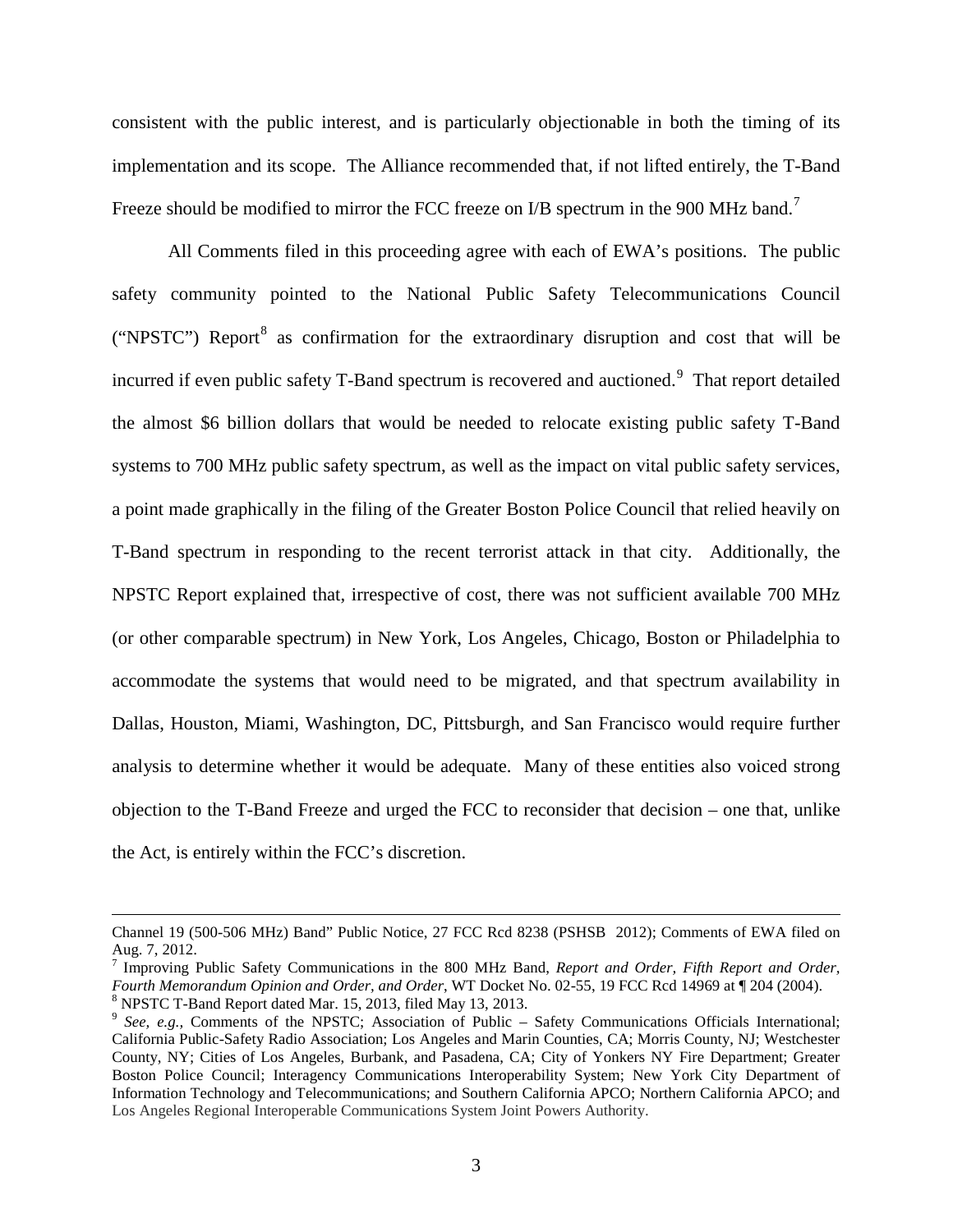The Land Mobile Communications Council ("LMCC"), an organization representing not only public safety entities but the memberships of EWA, the American Association of State Highway and Transportation Officials, the American Automobile Association, the American Petroleum Institute, Association of American Railroads, Aviation Spectrum Resources, Inc., the Central Station Alarm Association, the Energy Telecommunications and Electrical Association, the Forest Industries Telecommunications, the Intelligent Transportation Society of America, Inc., MRFAC, Inc., PCIA – The Wireless Infrastructure Association, the Telecommunications Industry Association, and the Utilities Telecom Council filed Comments expressing the objections of the I/B community to the forced relocation of their members in response to the Act. In particular, the LMCC addressed the already seriously adverse impact of the T-Band Freeze on the operations of its members. It advised in the strongest terms that the FCC reverse that decision at least until a later date when rules implementing the Act have been proposed, at which time an auction arguably was more imminent. The LMCC provided specific details regarding the impact on the operations of both the freeze and the potential loss of T-Band spectrum on several representative I/B licensees: Channel Industries Mutual Aid; NSTAR Electric Company; Highland Wireless Services, LLC; Atlantic Telecommunications; and RF Design Consultants, Inc. $^{10}$  $^{10}$  $^{10}$ 

Individual I/B T-Band licensees also filed Comments alerting the Commission to the devastating impact on their operations should they lose their T-Band spectrum. They detailed the impact even this possibility, plus the T-Band freeze, has had on their operations to date. For example, the Pacific Gas and Electric Company described its efforts to migrate multiple, discrete operations into an integrated, interoperable network designed to meet the growing needs of its utility customers and explained that the T-Band channels for which it has applied, but which are

<span id="page-3-0"></span><sup>&</sup>lt;sup>10</sup> LMCC Comments at 4-9.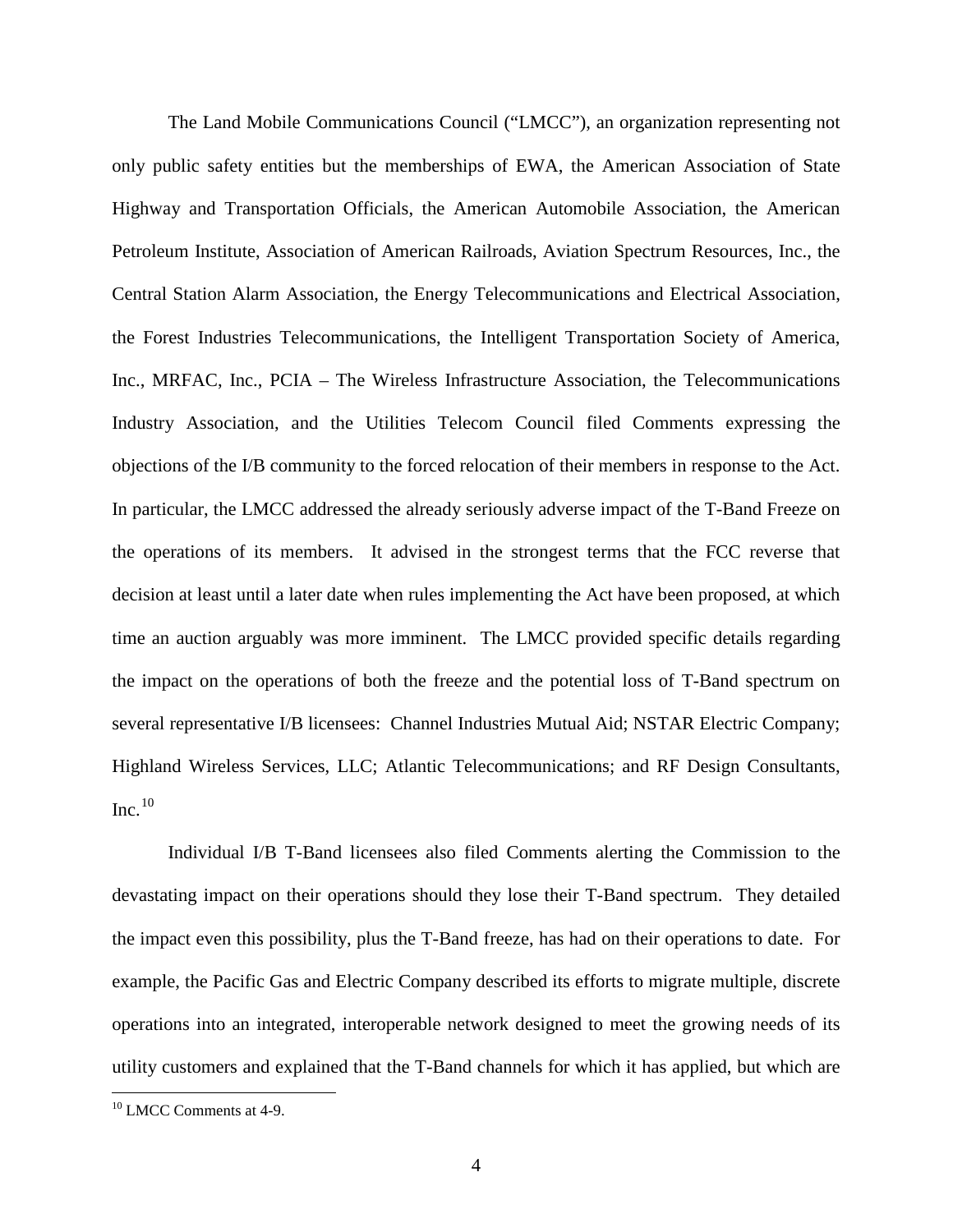subject to the freeze, are essential to achieving the grade of service capabilities required for this critical work.<sup>[11](#page-4-0)</sup> NSTAR Electric Company was recently granted a waiver of the T-Band Freeze to enable it to finish deployment of a multi-area T-Band system.<sup>[12](#page-4-1)</sup> However, it reminded the Commission that the company's recent, very significant investment in its upgraded network is at risk should the FCC mandate relocation of I/B licensees. It echoed EWA's position that, if relocation is unavoidable, I/B licensees should be "repacked" into a portion of T-Band spectrum since there is no alternative, comparable spectrum to which these systems can be moved.<sup>[13](#page-4-2)</sup> Mobile Relay Associates, which employs T-Band spectrum to serve a variety of users in the Los Angeles market, described the many types of niche, but commercially vital, services that are accommodated on its systems and highlighted the importance of T-Band for these purposes in a highly spectrum-limited market.<sup>[14](#page-4-3)</sup>

The attached [report prepared for the Alliance by](http://www.enterprisewireless.org/sites/default/files/imce/Regulatory/final_televate_t-band_cost_analysis.pdf) Televate, LLC ("Televate") quantifies the estimated cost of repacking I/B T-Band licensees into a single portion of contiguous T-Band spectrum.<sup>[15](#page-4-4)</sup> Based on a high-level review of I/B T-Band systems using both ULS data and information from licensees and vendors, it is Televate's estimate that moving the 764 I/B systems it identified would cost at least \$449,200,000. It is EWA's expectation that this cost would be borne by the auction winner(s) as it has been in other FCC auctions of encumbered spectrum and presumably would be factored into the amount they would bid for the spectrum itself.

For all the reasons described herein and in the record already compiled in this proceeding, the Alliance submits that the FCC need not and should not go beyond the legislative directive to

<span id="page-4-1"></span>

<span id="page-4-0"></span><sup>&</sup>lt;sup>11</sup> See Comments of the Pacific Gas and Electric Company.<br><sup>12</sup> In the Matter of NSTAR Electric Company, Request for Waiver of the Suspension of Acceptance and Filing of Certain Applications for 470-512 MHz (T-Band) Spectrum, *Order*, 27 FCC Rcd 15774 (WTB 2012).<br><sup>13</sup> NSTAR Energy Company Comments at 5-6.<br><sup>14</sup> Mobile Relay Associates Comments. <sup>15</sup> See Attachment A.

<span id="page-4-2"></span>

<span id="page-4-3"></span>

<span id="page-4-4"></span>